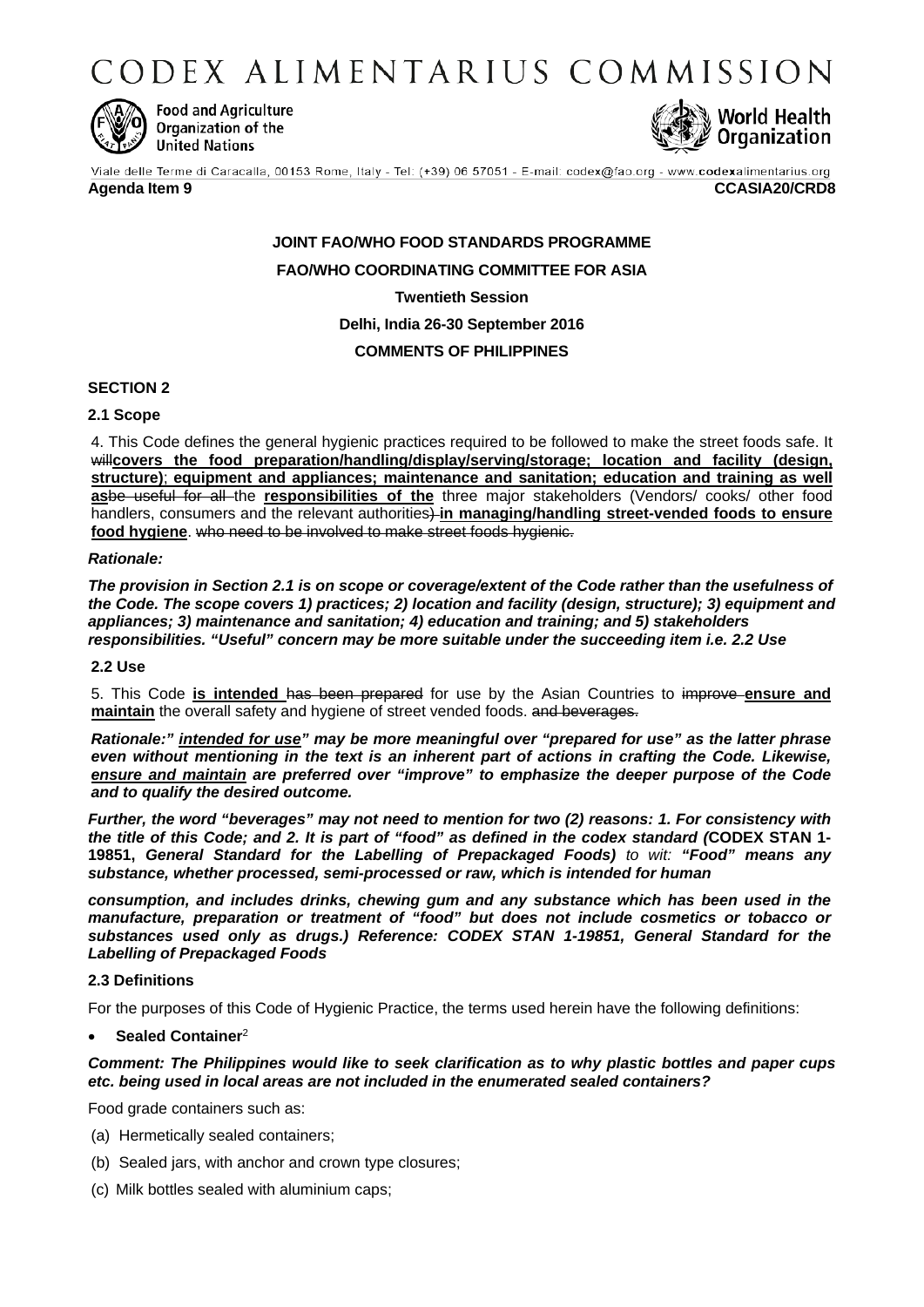(d) Glass jars and bottles with screw caps; and

(e) Cans and suitable racks or cases should be provided for multi-use containers or bottles with seals.

# **SECTION 4 STAKE HOLDERS IN STREET FOOD VENDING**

9. This section deals with the essential roles and responsibilities of the three important stakeholders.

#### **4.1 Street Food Vendors**

- 10. Every street food vendor, during conduct of business should observe the following:
	- **Personal hygiene**: The street food vendor should wear clean clothes, clean disposable gloves, hair net etc. The street food vendor should keep finger nails short and clean at all times, and avoid wearing jewellery, ornaments etc. during food preparation. Non-infected cuts and wound should be completely protected by a waterproof dressing that is firmly secured and routinely changed.
	- **Hygienic behaviour**: Eating, **strenuous talking with uncovered mouth in front of food**, chewing, smoking and nose blowing should be avoided while handling food. Refrain from any unhygienic practices such as spitting, cleaning nose, ears or any other body orifice, touching any body part, touching mobile phone, currency etc. while handling food. Should not sneeze or cough over or onto the food. Should wash hands thoroughly with soap and clean water before and after handling food, after visiting**using** the toilets, after activity like sneezing, touching any surface
	- **Health of the street food vendors**: Any street food vendor, assistant or food handler, showing any of the following symptoms: jaundice, diarrhoea, vomiting, fever, sore throat with fever, discharge from ear, **frequent and rapid coughing with or without fever**,

eye and nose, visibly infected lesions (boils, cuts, etc.) should not be involved in any food handling activity.

*(Rationale: strenuous talking with uncovered mouth in front of food (Under Hygienic behavior) may drizzle saliva causing biological hazards while rapid frequent coughing may*  be a sign of unhealthy condition (Under Health of the street food vendors). In several *definitions, word "using" involves touching parts of the toilet while "visiting" may not)* 

#### **4.3 Authorities**<sup>6</sup>

16. To ensure proper management of street foods, a multi-sectoral approach involving all concerned authorities viz food safety personnel, local body or municipality, urban development department, police etc. is required.

- 17. The authorities should :
- □ Be aware knowledgeable of food safety regulations.
- □ Monitor the hygienic status of street foods being sold.
- □ Monitor the environmental condition, water safety, garbage disposal, etc.
- □ Generate awareness, motivate and train food vendors and also customers regularly.
- $\Box$  Involve suitable and experienced experts and voluntary agencies in managing awareness generation, motivation and training of vendors and customers.

*Rationale: Difference of knowledge and awareness: Knowledge is acquisition of facts. Awareness is being informed. The word "knowledgeable" incorporates deeper understanding of food safety. Continuous update/gaining facts is important to keep abreast on latest development for effective monitoring*

## **SECTION 6 MAINTENANCE AND SANITATION**

#### **6.1 Maintenance**

26. The stalls and work surfaces should be kept in an adequate state of repair so as not to contaminate the food as a result of chipping surfaces, loose nails or breakages.

# **6.2 Water Supply and Quality**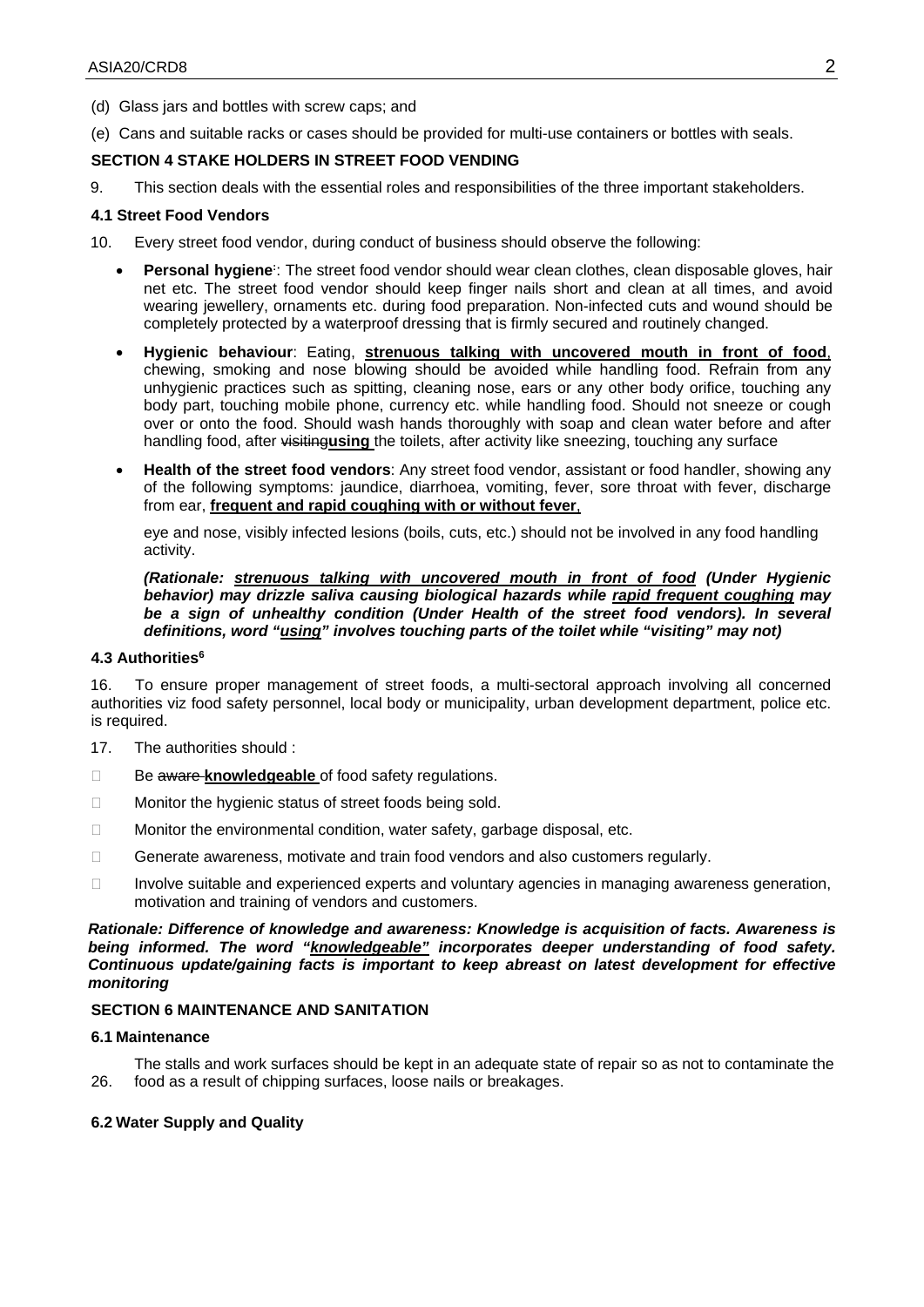Vendors should have access to clean water**. Local body/municipality should provide clean source of water and hand washing facility accessible to vendors** *(Rationale: this is within the territorial jurisdiction of municipality)*

# 27.

- 28. Quality of water should be monitored at three points regularly: at source, after collection in containers and at usage points<sup>5</sup>.
- 29. Vendors should be made aware of hygienic use and storage of water and ice.

#### **SECTION 8 FOOD PREPARATION, HANDLING, DISPLAY AND STORAGE.**

#### **8.1 Raw Materials/Ingredients and Packaging**

- 37. All raw materials and ingredients should conform to accepted standards.
- 38. Ice should be made of clean water.
- 39. Packaged food ingredients should be used within expiry dates/ best before date.
- 40. Transportation, storage of food should be carried out in a hygienic manner and preferably-should be consumed within specified shelf-life.

#### *Rationale: the word "preferably" is suggested to be deleted as it opens for options. To ensure food safety, a single choice is suggested i.e. stick to the stability study/shelf-life of the food.*

#### **8.2 Preparation/ Cooking**

45. To avoid cross-contamination, raw and cooked food should be handled separately.

For this, separate sets of knives and cutting boards **(which are coded for identity**) should be used, **otherwise, the knives and cutting boards should be washed and cleaned after every use. (Rationale: there may be cases when separate kitchen devices are inadequate)**

46. Food should be sufficiently cooked or processed in a manner that renders it safe for consumption (time/temperature).

- 47. Cooked food should be re-heated only once before serving.
- 48. Avoid reused, **use of** reuse**d and recycled** of cooking oil. It is ideal to use oil once only, if *possible*

*Rationale: both reused and recycled may affect the fatty acid composition and may open for onset of free radicals*

49. Where a food is to be served hot, it should be maintained at a temperature above 600C**7.** 

# **Keep hot foods hot and cold foods cold.** *(Rationale: basic principles of food safety)*

50. Cooked food should be kept in safe place.

51. All perishable food not so-sold *(Rationale: word editorial)* within 2 hours<sup>7</sup> should be thoroughly heated before serving. However, unsold food beyond 4 hours<sup>7</sup> should be disposed of.

#### **8.3 Handling and Storage**

57. Leftovers and unsold perishable food should be disposed of hygienically and not used **or recycled or resold** *(Rationale: so as not to compromise food safety)*

59. Seasoning and sauce should be stored at appropriate **refrigerated** temperature

#### *Rationale: for clarity, needs to be very specific in storage condition*

62. Fuel, detergents, soap etc. should be stored in dedicated containers away from the food handling zone. **After handling such these items, hands should be thoroughly washed before handling food.** *(Rationale*: *transfer item 63 in item 62 as they are connected with each other)*

63. After handling such items, hands should be thoroughly washed before handling food. (Rationale:

#### **SECTION 9 EDUCATION AND TRAINING**

*64.* Every street food vendor, helper, cook or food handler shall undergo basic food hygiene training. Viewed from a general perspective, most foodborne hazards may be prevented by thorough cooking, hot handling, rapid cooling, cold storage, avoidance of cross-contamination or combination of these. Training is to be conducted by the relevant authority or other institutions recognized or approved **accredited** by the relevant authorities. Street Food Vendors should also be made aware of their responsibility to consumers.